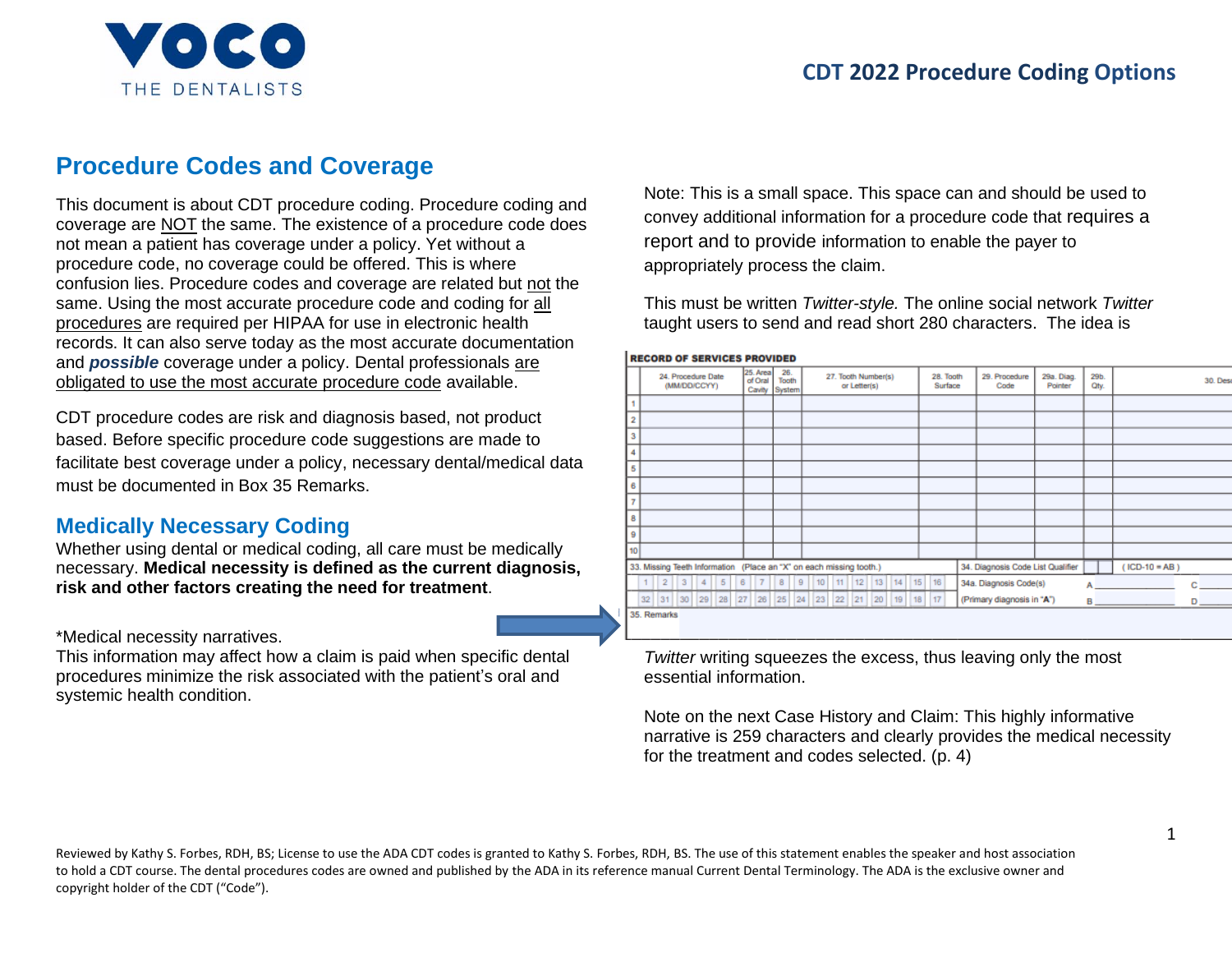

## **CDT 2022 Procedure Coding Options**

• **ReminPro**

# **Case Study Kelly**

- History
	- Dental
		- No significant dental history
		- Bleeding gums
		- Some white spots on teeth
		- Cold sensitivity lower molars
	- Medical
		- *Yaz*, multi-vitamin
		- Possible pregnancy
		- 1-2 Red Bull drinks/day
		- Weekends adds vodka, cigarettes & vaping
- Oral Risk and Diagnosis
	- High risk caries fluorescence and white spot lesions
	- Hyposalivation resting flow <.1 ml. stimulated flow < .7m
	- Thermal sensitivity lower molars, bilateral
	- Incipient lesion #13
	- 45% Type 2-3 gingival inflammation
	- Dx: Gingivitis-dental biofilm induced mediated by systemic or local risk factors
- Caries Infection Treatment Plan
	- Desensitizing
		- **Admira Protect**
		- **Profluorid L**
	- Fluoride
		- **Profluorid Varnish**
	- Sealants-
		- **Grandio Seal**
	- Home self-care

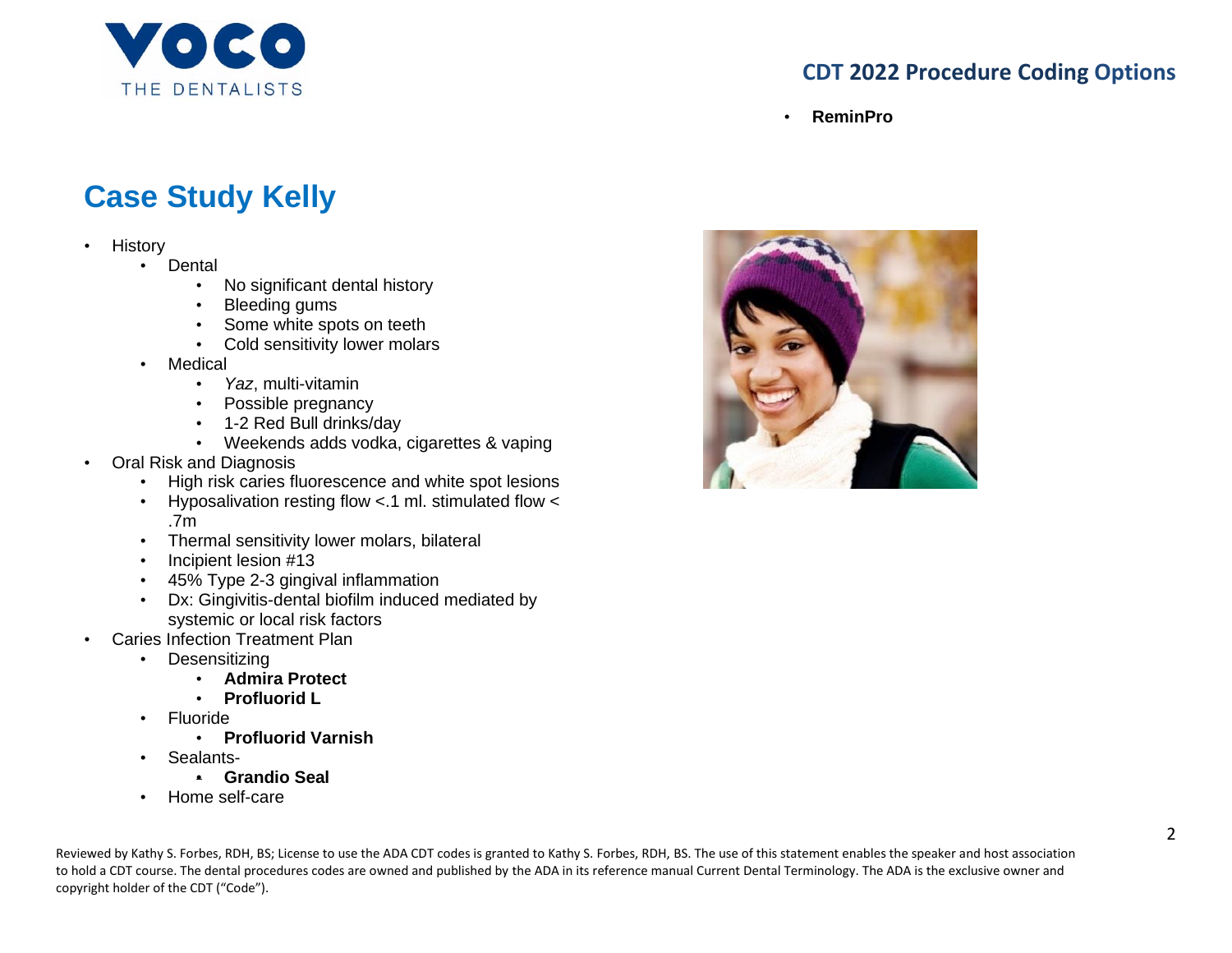

# **Possible Coding for Kelly**

**Illustration only, not all care included**. Procedure codes are NOT product specific. They are listed here for illustration only. **NOTE**: This medically necessary treatment plan is incomplete. The medical necessity indicates the need for periodontal treatment in addition to caries management.

## **Sample Submission:** (partial ADA 2019 Claim form)

| 24. Procedure Date | 25. Area l | 26.                    | 27. Tooth Number(s) | 28. Tooth | 29. Procedure     | 29a. Diag. | 29b. |                                                                                                                         |         |
|--------------------|------------|------------------------|---------------------|-----------|-------------------|------------|------|-------------------------------------------------------------------------------------------------------------------------|---------|
| (MM/DD/CCYY)       | of Oral    | Tooth<br>Cavity System | or Letter(s)        | Surface   | Code              | Pointer    | Qty. | 30. Description                                                                                                         | 31. Fee |
|                    |            |                        |                     |           |                   |            |      |                                                                                                                         |         |
|                    |            |                        |                     |           | D0120             |            |      | periodic oral evaluation                                                                                                |         |
|                    |            |                        |                     |           | D0277             |            |      | vertical bitewings - 7 to 8 radiographic<br>images                                                                      |         |
|                    |            |                        |                     |           | D0603             |            |      | caries risk assessment and<br>documentation, with a finding of high<br>risk                                             |         |
|                    |            |                        |                     |           | D0419             |            |      | assessment of salivary flow by<br>measurement                                                                           |         |
| xx/xx/2022         |            |                        |                     |           | D1206             |            |      | topical application of fluoride varnish<br>(Profluorid Varnish)                                                         |         |
| xx/xx/2022         |            |                        | $\overline{2}$      |           | D1351             |            |      | Sealant, per tooth (Grandio Seal)                                                                                       |         |
| xx/xx/2022         |            |                        | 15                  |           | D1351             |            |      | Sealant, per tooth (Grandio Seal)                                                                                       |         |
| xx/xx/2022         |            |                        | 30                  |           | D9911             |            |      | application of desensitizing resin for<br>cervical and/or root surface, per tooth<br>(Admira Protect) or (Profluorid L) |         |
| xx/xx/2022         |            |                        | 19                  |           | D9911             |            |      | application of desensitizing resin for<br>cervical and/or root surface, per tooth<br>(Admira Protect) or (Profluorid L) |         |
| xx/xx/2022         |            |                        |                     |           | D9630             |            |      | drugs or medicaments dispensed in<br>the office for home use (Remin Pro)                                                |         |
| xx/xx/2022         |            |                        |                     |           | D <sub>1330</sub> |            |      | oral hygiene instructions                                                                                               |         |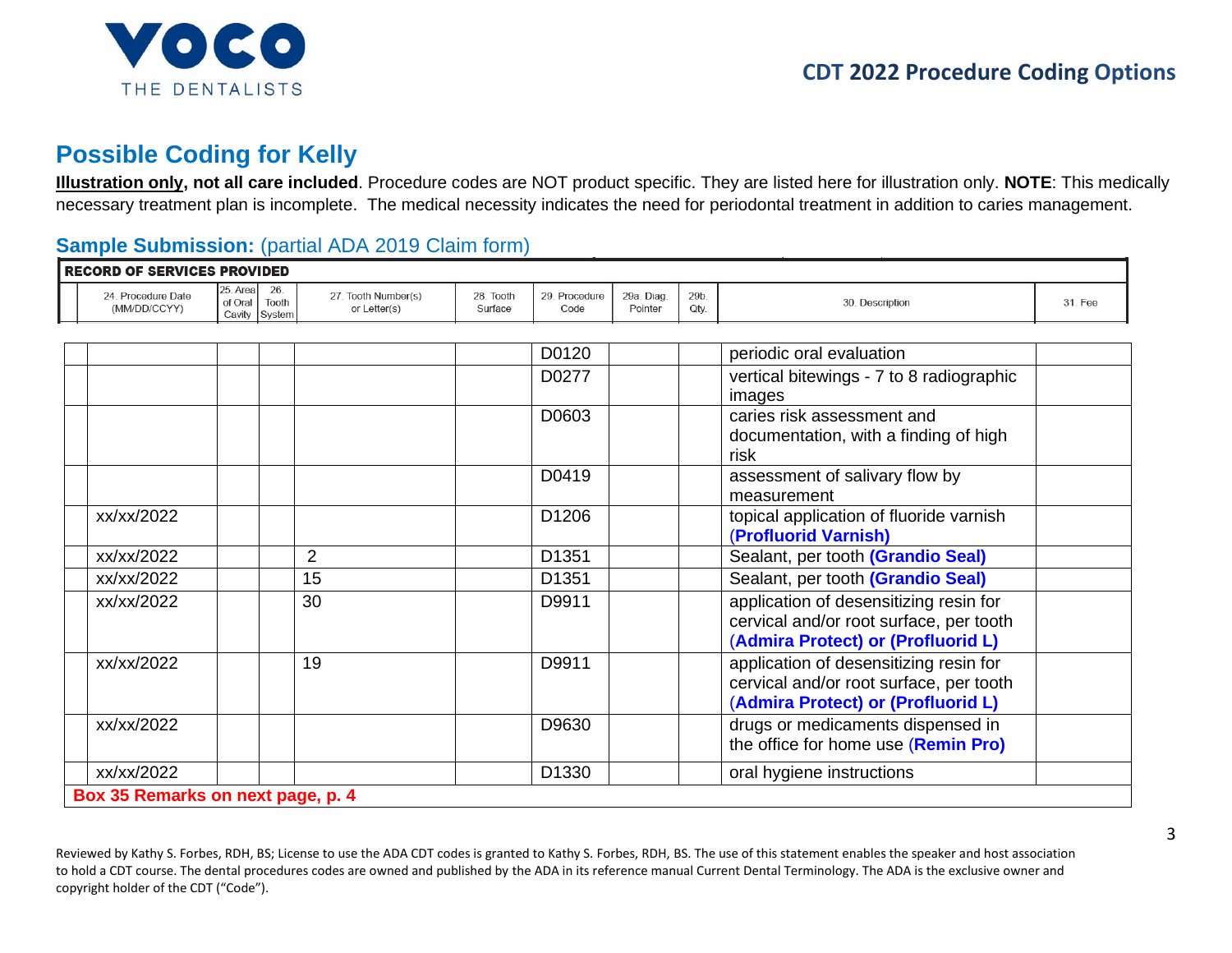

**Box 35. Remarks**

Medical necessity\*: Sinus issues, GERD, possibly pregnancy; High risk caries fluorescence. Hyposalivation resting flow ,.1ml; stimulated flow <.7ml. Thermal sensitivity. 45% Type 2-3 inflammation; Dx: Gingivitis-dental biofilm induced mediated by systemic

# **Risk Assessment Codes**

CAMBRA (**Ca**ries **Ma**nagement by **R**isk **M**anagement) has reached legal age since it was introduced twentyone years ago in 1997. CAMBRA uses a medical-model approach to disease management. Procedure codes continue to be added to CDT based on this philosophy being taught at a majority of dental and dental hygiene schools. The California Dental Foundation has updated their CAMBRA workbook to include updated risk assessment forms. [https://www.cdafoundation.org/Portals/0/pdfs/cambra\\_handbook.pdf](https://www.cdafoundation.org/Portals/0/pdfs/cambra_handbook.pdf)

Risk factors should be assessed and treated. Risk assessment should be part of the medical necessity for patient treatment. Risk Assessment codes are in the D0100-D0999 Diagnostic section of the CDT manual. They include:

- **D0600 non-ionizing diagnostic procedure capable of quantifying, monitoring, and recording changes in the structure of enamel, dentin, and cementum.**
	- o Risk assessment will help determine diagnosis. These can be considered modifier codes that support WHY for other care. There may/may not be coverage for these codes but should be submitted *in conjunction with* other codes.
- **D0601 caries risk assessment and documentation, with a finding of low risk**
	- o Using recognized assessment tools.
- **D0602 caries risk assessment and documentation, with a finding of moderate risk**
	- o Using recognized assessment tools
- **D0603 caries risk assessment and documentation, with a finding of high risk**
	- o Using recognized assessment tools

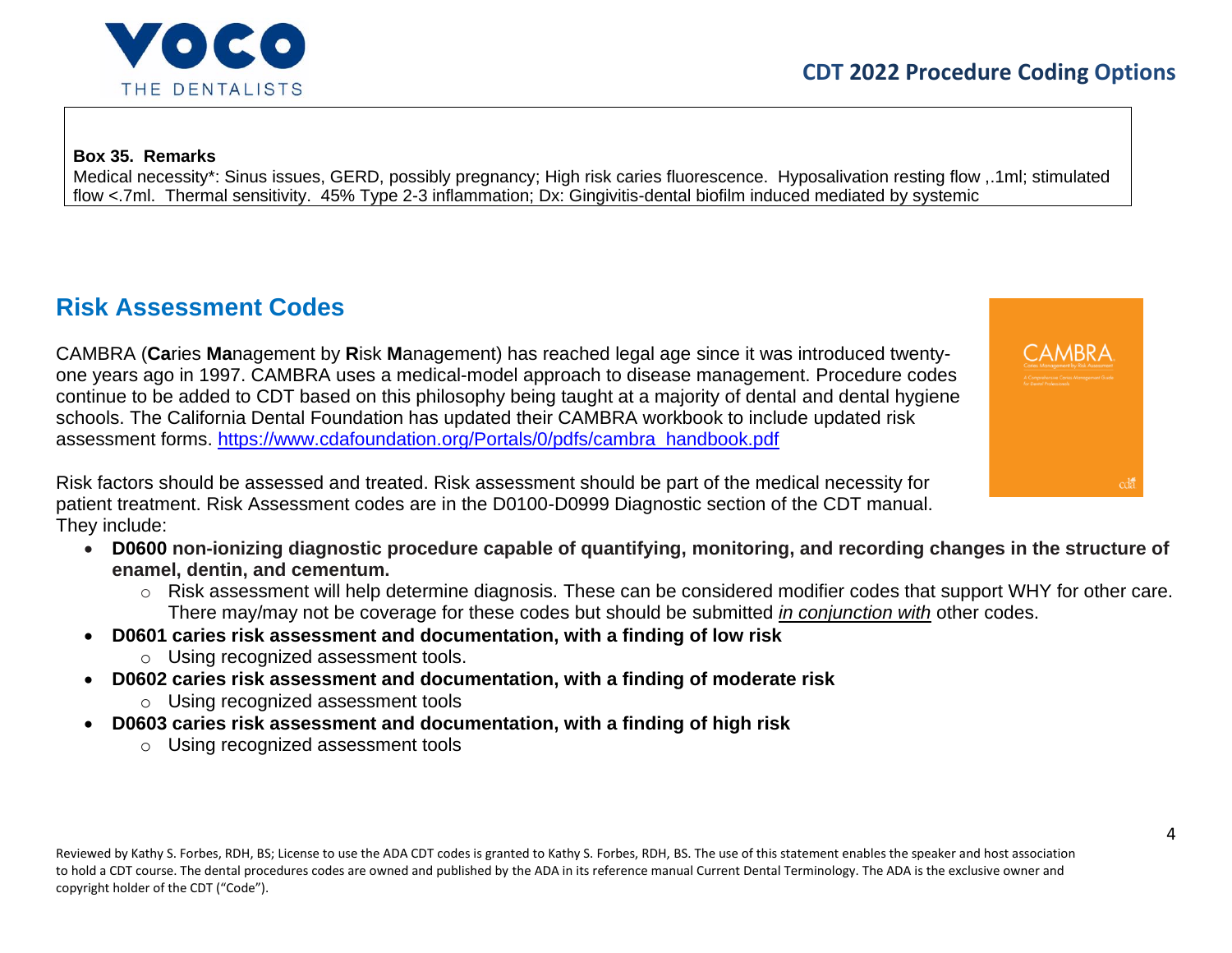

## **Tests and Examinations Procedure Codes**

- **D0411 HbA1c in-office point of service testing**
- **D0412 blood glucose level test – in-office using a glucose meter**
	- o CDT Descriptor: This procedure provides an immediate finding of a patient's blood glucose level at the time of sample collection for the point-of-service analysis.

o

- **D0415 collection of microorganisms for culture and sensitivity**
- **D0417 collection and preparation of saliva sample for laboratory diagnostic testing**
- **D0418 analysis of saliva sample**
	- o CDT Descriptor: Chemical or biological analysis of saliva sample for diagnostic purposes.
- **D0419 assessment of salivary flow by measurement**
	- o CDT Descriptor: This procedure is for identification of low salivary flow in patients at risk for hyposalivation and xerostomia, as well as effectiveness of pharmacological agents used to stimulate saliva production.
- **D0425 caries susceptibility tests**
	- o Not to be used for carious dentin staining
- **D0604 antigen testing for a public health related pathogen, include coronavirus**
- **D0605 antibody testing for a public health related pathogen, include coronavirus**
- **D0606 molecular testing for a public health related pathogen, including coronavirus**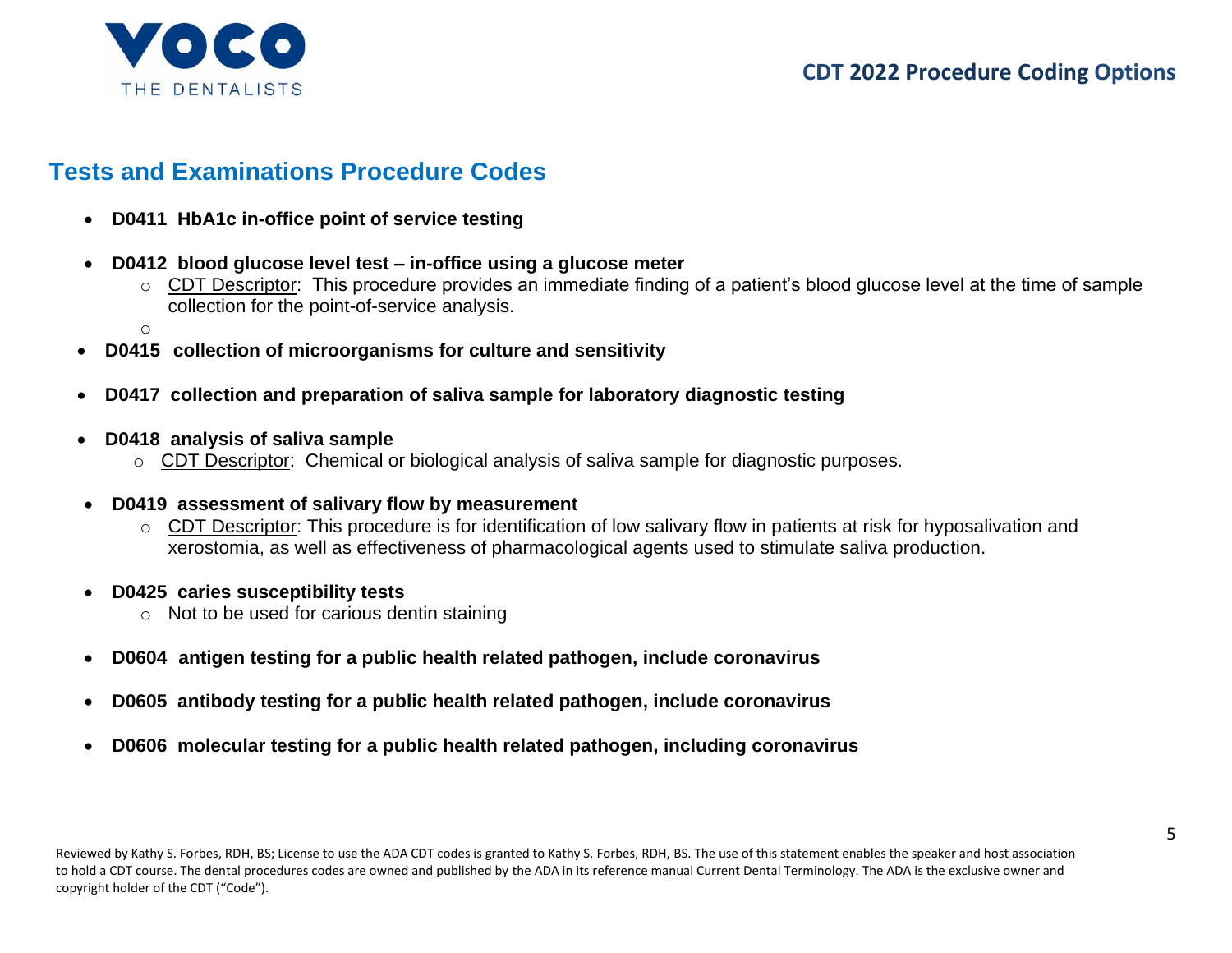

## **CDT procedure codes are risk and diagnosis based, not product based. Before specific procedure code suggestions are made to facilitate best coverage under a policy**, **necessary dental/medical data must be documented in Box 35 Remarks**.

To again emphasize - Procedure codes are NOT product based. These products have similar AND different properties. The selection for use is dependent on the risk assessment and diagnosis and will be the difference when selecting a procedure code.

## **Profluorid Varnish**

#### **D1206 topical application of fluoride varnish**.

All age-based information was removed from the procedure codes many years ago. Policies may differ. To optimize coverage, it is important to document medical necessity in Box 35 Remarks.

| <b>RECORD OF SERVICES PROVIDED</b> |                                                      |                                                                                      |                      |                       |                       |              |                                                                                     |         |
|------------------------------------|------------------------------------------------------|--------------------------------------------------------------------------------------|----------------------|-----------------------|-----------------------|--------------|-------------------------------------------------------------------------------------|---------|
| 24. Procedure Date<br>(MM/DD/CCYY) | 25. Area<br>26.<br>of Oral<br>Tooth<br>Cavity System | 27. Tooth Number(s)<br>or Letter(s)                                                  | 28. Tooth<br>Surface | 29. Procedure<br>Code | 29a. Diag.<br>Pointer | 29b.<br>Qty. | 30. Description                                                                     | 31. Fee |
|                                    |                                                      |                                                                                      |                      |                       |                       |              |                                                                                     |         |
| xx/xx/2022                         |                                                      |                                                                                      |                      | D0603                 |                       |              | caries risk assessment and<br>documentation, with a finding of high<br>risk         |         |
| xx/xx/2022                         | 00                                                   |                                                                                      |                      | D <sub>1206</sub>     |                       |              | Topical application of fluoride varnish                                             |         |
|                                    |                                                      |                                                                                      |                      |                       |                       |              |                                                                                     |         |
| 35. Remarks                        |                                                      | High risk per ADA risk assessment; restoration 2/11/2021.                            |                      |                       |                       |              | $M_{\text{e}q_{\textit{l}_{\text{C}_{\textit{d}}/}}}$<br>Necessity<br>includes risk |         |
|                                    |                                                      | (Note: on most Risk Assessment systems, a single restoration in 3 years = high risk) |                      |                       |                       |              |                                                                                     |         |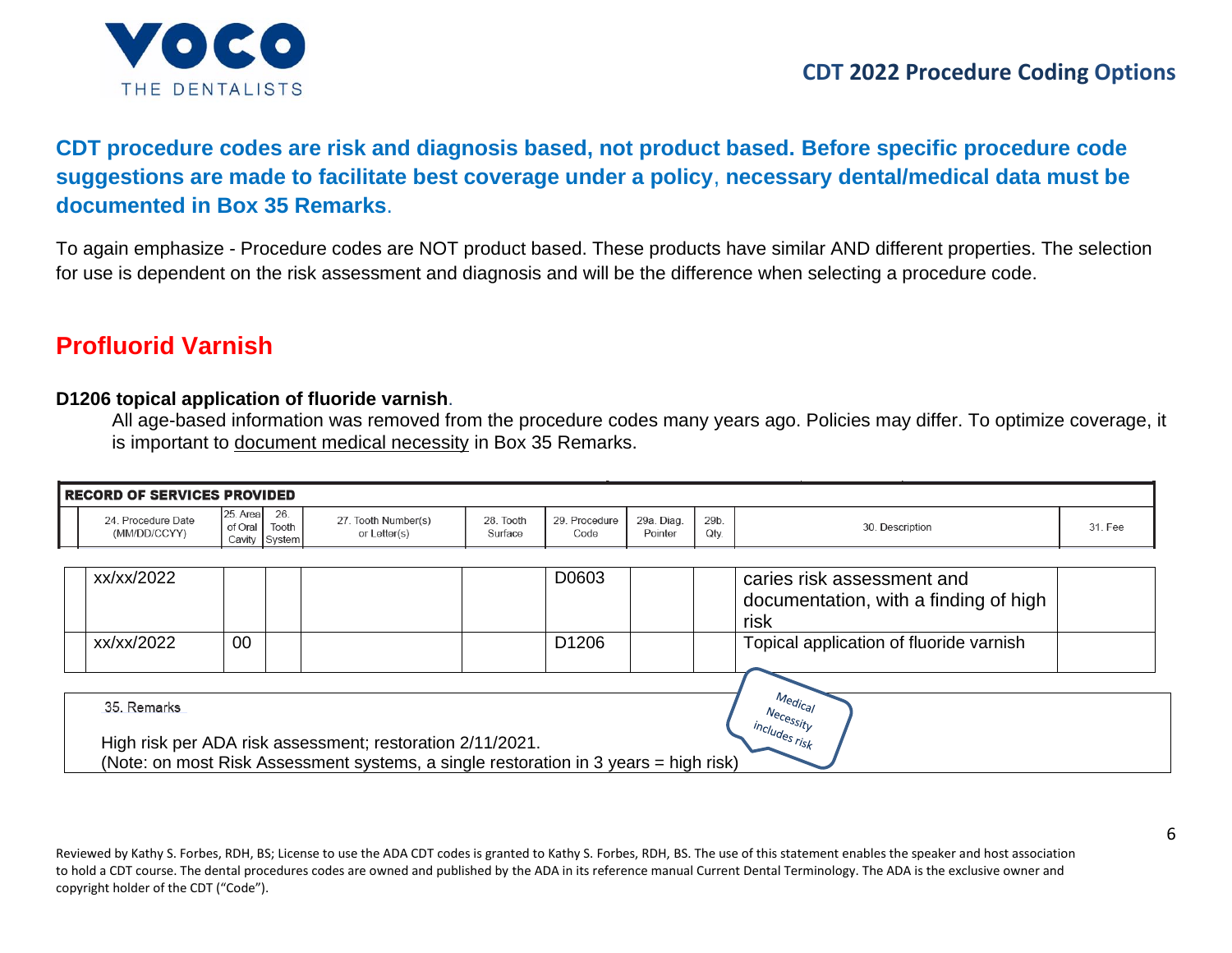

## **Remin Pro**

## **Customized fluoride gel carrier for in-home use may be recommended; especially common during radiation therapy of the head and neck region, so include:**

#### **D5986 fluoride gel carrier**

CDT Descriptor: Synonymous terminology: fluoride applicator

A prosthesis, which covers the teeth in either dental arch and is used to apply topical fluoride in close proximity to tooth enamel and dentin for several minutes daily.

| <b>I RECORD OF SERVICES PROVIDED</b> |                                                         |                                     |                      |                       |                       |              |                 |         |  |  |  |  |  |
|--------------------------------------|---------------------------------------------------------|-------------------------------------|----------------------|-----------------------|-----------------------|--------------|-----------------|---------|--|--|--|--|--|
| 24. Procedure Date<br>(MM/DD/CCYY)   | 26.<br>125. Area I<br>Tooth<br>of Oral<br>Cavity System | 27. Tooth Number(s)<br>or Letter(s) | 28. Tooth<br>Surface | 29. Procedure<br>Code | 29a. Diag.<br>Pointer | 29b.<br>Qty. | 30. Description | 31. Fee |  |  |  |  |  |
|                                      |                                                         |                                     |                      |                       |                       |              |                 |         |  |  |  |  |  |

| xx/xx/2022 |  | D5986 | fluoride gel carrier                                                         |  |
|------------|--|-------|------------------------------------------------------------------------------|--|
| xx/xx/2022 |  | D9630 | drugs or medicaments dispensed in the<br>office                              |  |
| Xx/xx/2022 |  | D0603 | caries risk assessment and<br>documentation, with a finding of high<br>risk. |  |

|            | Cancer radiation therapy, generalized sensitivity, high caries risk and extreme oral dryness |  |  |
|------------|----------------------------------------------------------------------------------------------|--|--|
| 35 Remarks |                                                                                              |  |  |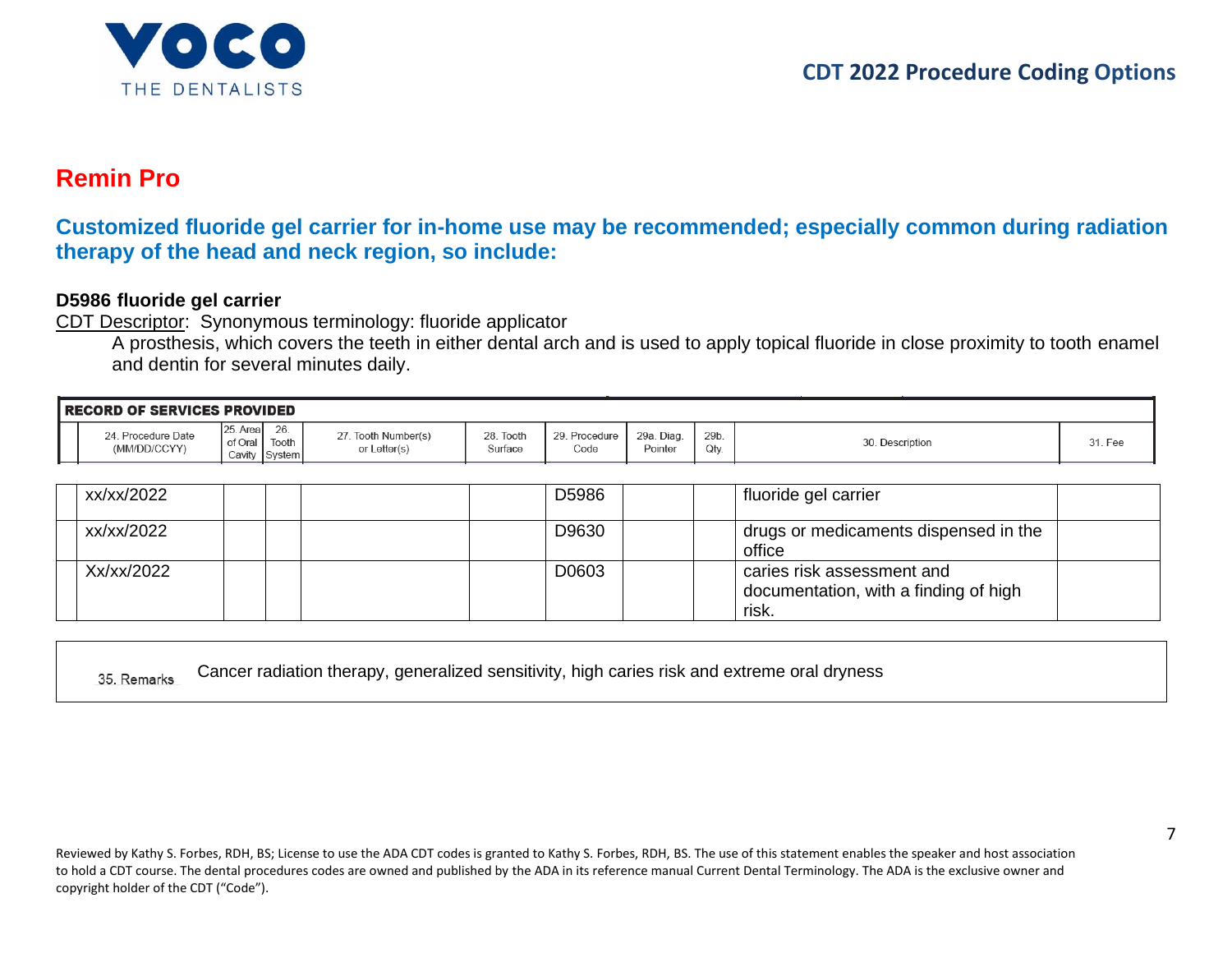

## **For most patients-of-record based on diagnosis:**

#### **Option 1: D9630 drugs or medicaments dispensed in the office for home use.** (This is probably the better option)

|                                                                           | <b>RECORD OF SERVICES PROVIDED</b> |                         |       |                                     |                      |                       |                       |              |                                                              |         |
|---------------------------------------------------------------------------|------------------------------------|-------------------------|-------|-------------------------------------|----------------------|-----------------------|-----------------------|--------------|--------------------------------------------------------------|---------|
|                                                                           | 24. Procedure Date<br>(MM/DD/CCYY) | 25. Area 26.<br>of Oral | Tooth | 27. Tooth Number(s)<br>or Letter(s) | 28. Tooth<br>Surface | 29. Procedure<br>Code | 29a. Diag.<br>Pointer | 29b.<br>Qtv. | 30. Description                                              | 31. Fee |
|                                                                           |                                    |                         |       |                                     |                      |                       |                       |              |                                                              |         |
|                                                                           | xx/xx/2022                         | 00                      |       |                                     |                      | D9630                 |                       |              | drugs or medicaments dispensed in<br>the office for home use |         |
| Cavity System<br>root sensitivity and extreme oral dryness<br>35. Remarks |                                    |                         |       |                                     |                      |                       |                       |              |                                                              |         |

#### **Option 2: D9910 application of desensitizing medicament.**

CDT Descriptor: Includes in-office treatment for root sensitivity. Typically reported on a "per visit" basis for application of topical fluoride. This code is not to be used for bases, liners or adhesives used under restorations.

#### **Option 3: D1999 unspecified preventive procedure, by report**

"By Report" codes require a narrative. May *NOT* be the best option but does qualify under procedure code description. Includes in-office treatment for root sensitivity. Most accurate option may be the patient chief complaint and medical necessity which is sensitivity.

| <b>RECORD OF SERVICES PROVIDED</b> |                        |                               |                                     |                      |                       |                       |              |                                      |                    |
|------------------------------------|------------------------|-------------------------------|-------------------------------------|----------------------|-----------------------|-----------------------|--------------|--------------------------------------|--------------------|
| 24. Procedure Date<br>(MM/DD/CCYY) | $25$ . Area<br>of Oral | 26.<br>Tooth<br>Cavity System | 27. Tooth Number(s)<br>or Letter(s) | 28. Tooth<br>Surface | 29. Procedure<br>Code | 29a. Diag.<br>Pointer | 29b.<br>Qty. | 30. Description                      | By report requires |
|                                    |                        |                               |                                     |                      |                       |                       |              |                                      | medical necessity  |
| xx/xx/2022                         | 00                     |                               |                                     |                      | D <sub>1999</sub>     |                       |              | unspecified preventive procedure, by |                    |
| 35. Remarks                        |                        |                               | Thermal sensitivity, generalized    |                      |                       |                       |              | report                               |                    |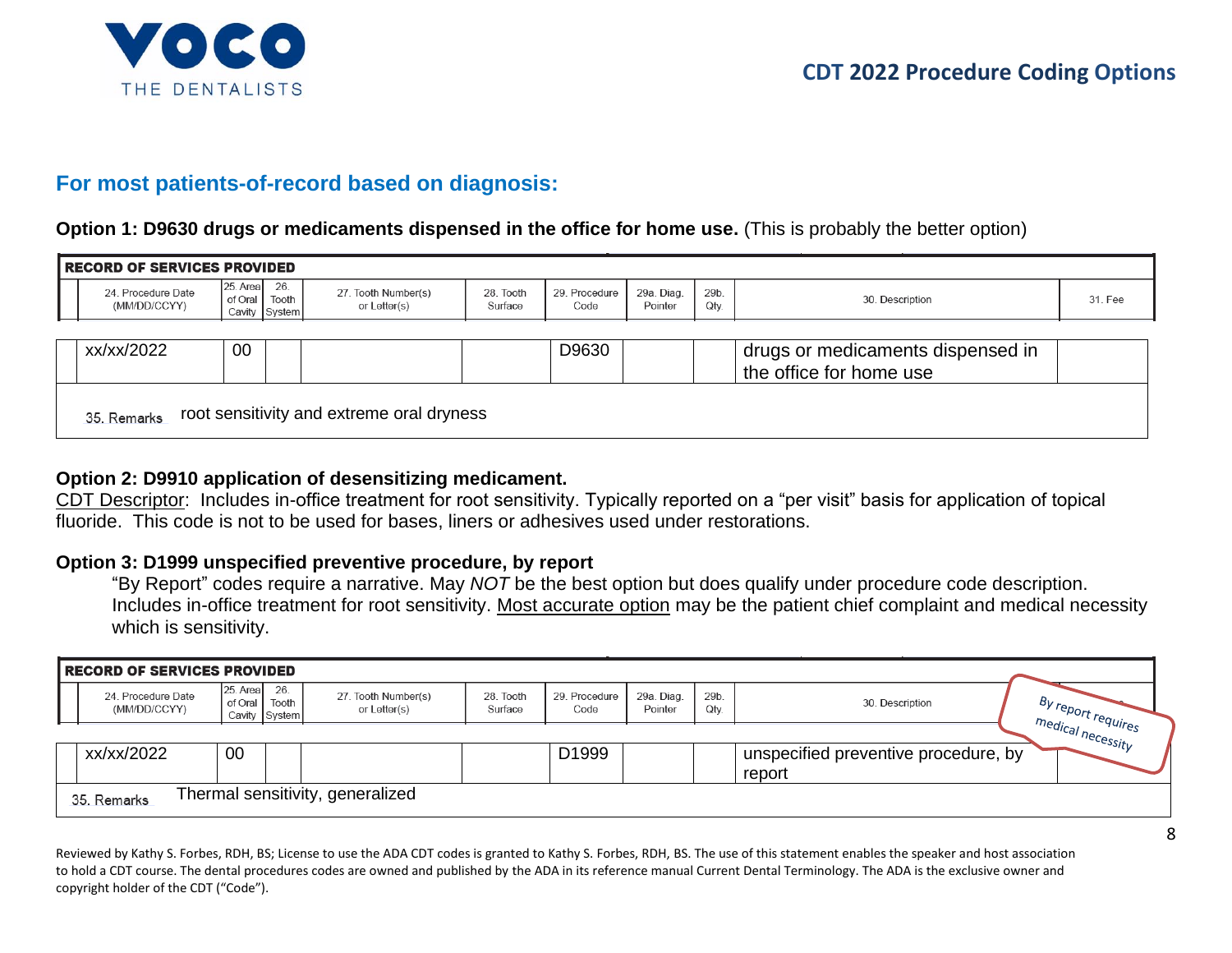

# **Profluorid L**

#### **D9911 application of desensitizing resin for cervical and/or root surface, per tooth.**

CDT Descriptor: Typically reported on a "per tooth" basis for application of adhesive resins. This code is not to be used for bases, liners, or adhesives under restorations.

| <b>I RECORD OF SERVICES PROVIDED</b> |                                                                  |                                     |                         |                       |                       |              |                 |     |  |  |  |  |  |
|--------------------------------------|------------------------------------------------------------------|-------------------------------------|-------------------------|-----------------------|-----------------------|--------------|-----------------|-----|--|--|--|--|--|
| . Procedure Date<br>(MM/DD/CCYY)     | 26<br>125. Area1<br>of Oral<br>Tooth.<br>Cavity<br><b>System</b> | 27. Tooth Number(s)<br>or Letter(s) | Tooth<br>28.<br>Surface | 29. Procedure<br>Code | 29a. Diag.<br>Pointer | 29b.<br>Qty. | 30. Description | Fee |  |  |  |  |  |

| xx/xx/2022 |  | D9911 | application of desensitizing resin for<br>cervical and/or tooth surface, per tooth |
|------------|--|-------|------------------------------------------------------------------------------------|
| xx/xx/2022 |  | D9911 | application of desensitizing resin for<br>cervical and/or root surface, per tooth. |

Cancer radiation therapy, generalized sensitivity and extreme oral dryness 35. Remarks

## **Grandio Seal**

#### **Option1: D1351 sealant – per tooth.**

CDT Descriptor: Mechanically and/or chemically prepared enamel surface sealed to prevent decay.

#### **Option 2: D1353 sealant repair – per tooth**

*The most accurate coding is based on the risk assessment and diagnosis*. Consistently documenting Caries Risk Assessment Codes and diagnosis which is the medical-dental necessity will help best facilitate submission. See previous examples.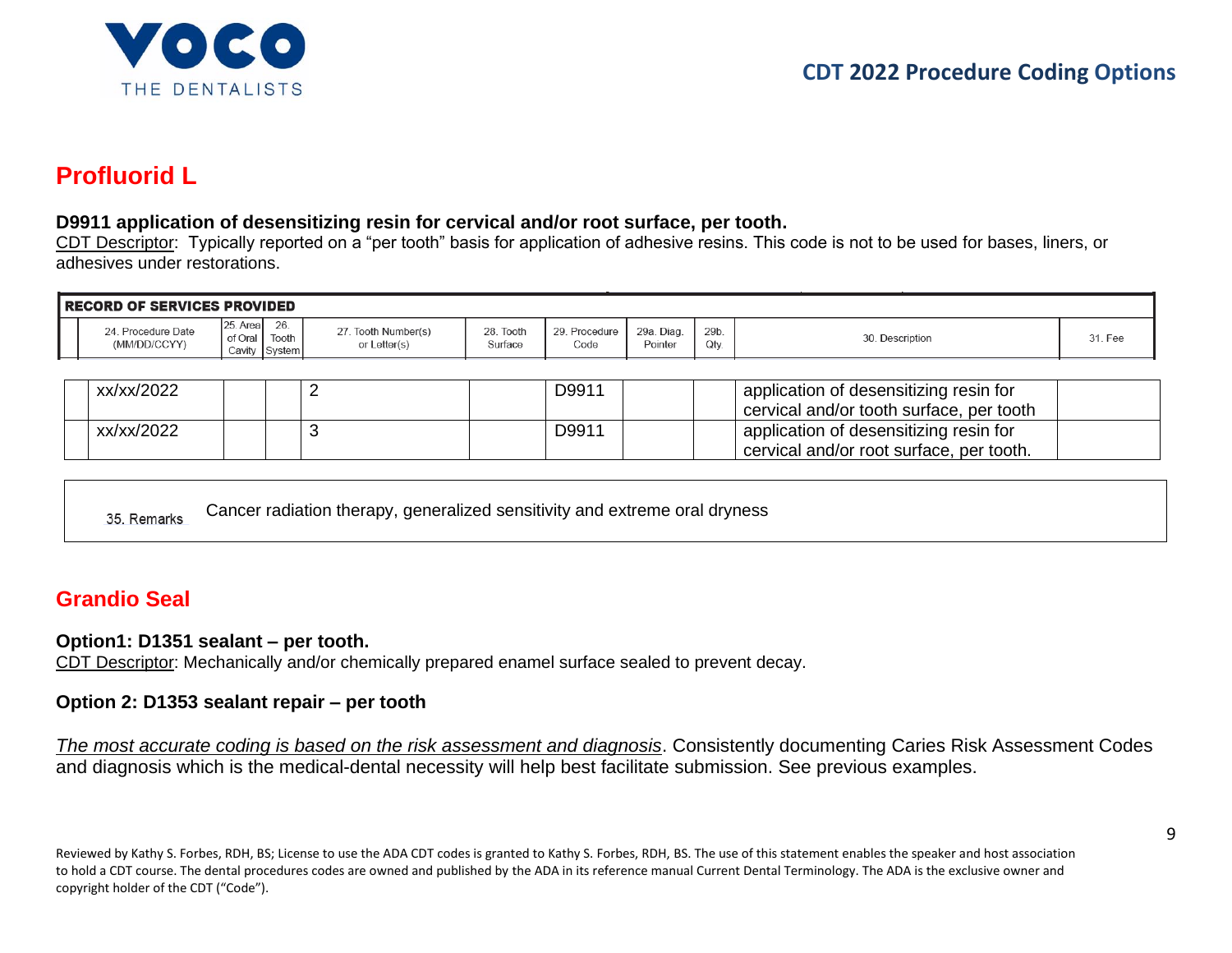

## **Admira Protect**

#### **Option 1: D9911 application of desensitizing resin for cervical and/or root surface, per tooth.**

CDT Descriptor: Typically reported on a 'per tooth' basis for application of adhesive resins. This code is not to be used for bases, liners or adhesives used under restorations.

| <b>RECORD OF SERVICES PROVIDED</b> |                                                                |                                     |                      |                       |                       |             |                                                                                   |         |
|------------------------------------|----------------------------------------------------------------|-------------------------------------|----------------------|-----------------------|-----------------------|-------------|-----------------------------------------------------------------------------------|---------|
| 24. Procedure Date<br>(MM/DD/CCYY) | $25$ . Area $\vert$ 26.<br>Tooth<br>of Oral  <br>Cavity System | 27. Tooth Number(s)<br>or Letter(s) | 28. Tooth<br>Surface | 29. Procedure<br>Code | 29a. Diag.<br>Pointer | 29b<br>Qtv. | 30. Description                                                                   | 31. Fee |
|                                    |                                                                |                                     |                      |                       |                       |             |                                                                                   |         |
| xx/xx/2022                         |                                                                | 14                                  |                      | D9911                 |                       |             | application of desensitizing resin for<br>cervical and/or root surface, per tooth |         |
| 35. Remarks                        |                                                                | Extreme thermal sensitivity         |                      |                       |                       |             |                                                                                   |         |

#### **Option 2: D1999 unspecified preventive procedure, by report.**

Every procedure has a code. If no other procedure code fits, CDT has a D\_999 code for unspecified procedures. Note: By Report codes requires a narrative.

| RECORD OF SERVICES PROVIDED        |                                             |       |                                     |                      |                       |                       |              |                                      |                                                |
|------------------------------------|---------------------------------------------|-------|-------------------------------------|----------------------|-----------------------|-----------------------|--------------|--------------------------------------|------------------------------------------------|
| 24. Procedure Date<br>(MM/DD/CCYY) | 25. Area<br>26.<br>of Oral<br>Cavity System | Tooth | 27. Tooth Number(s)<br>or Letter(s) | 28. Tooth<br>Surface | 29. Procedure<br>Code | 29a. Diag.<br>Pointer | 29b.<br>Qty. | 30. Description                      | $\int$ By report requires<br>medical necessity |
|                                    |                                             |       |                                     |                      |                       |                       |              |                                      |                                                |
| xx/xx/2022                         |                                             |       |                                     |                      | D1999                 |                       |              | unspecified preventive procedure, by |                                                |
|                                    |                                             |       |                                     |                      |                       |                       |              | report                               |                                                |
| 35. Remarks                        |                                             |       |                                     |                      |                       |                       |              |                                      |                                                |
|                                    |                                             |       | Extreme thermal sensitivity         |                      |                       |                       |              |                                      |                                                |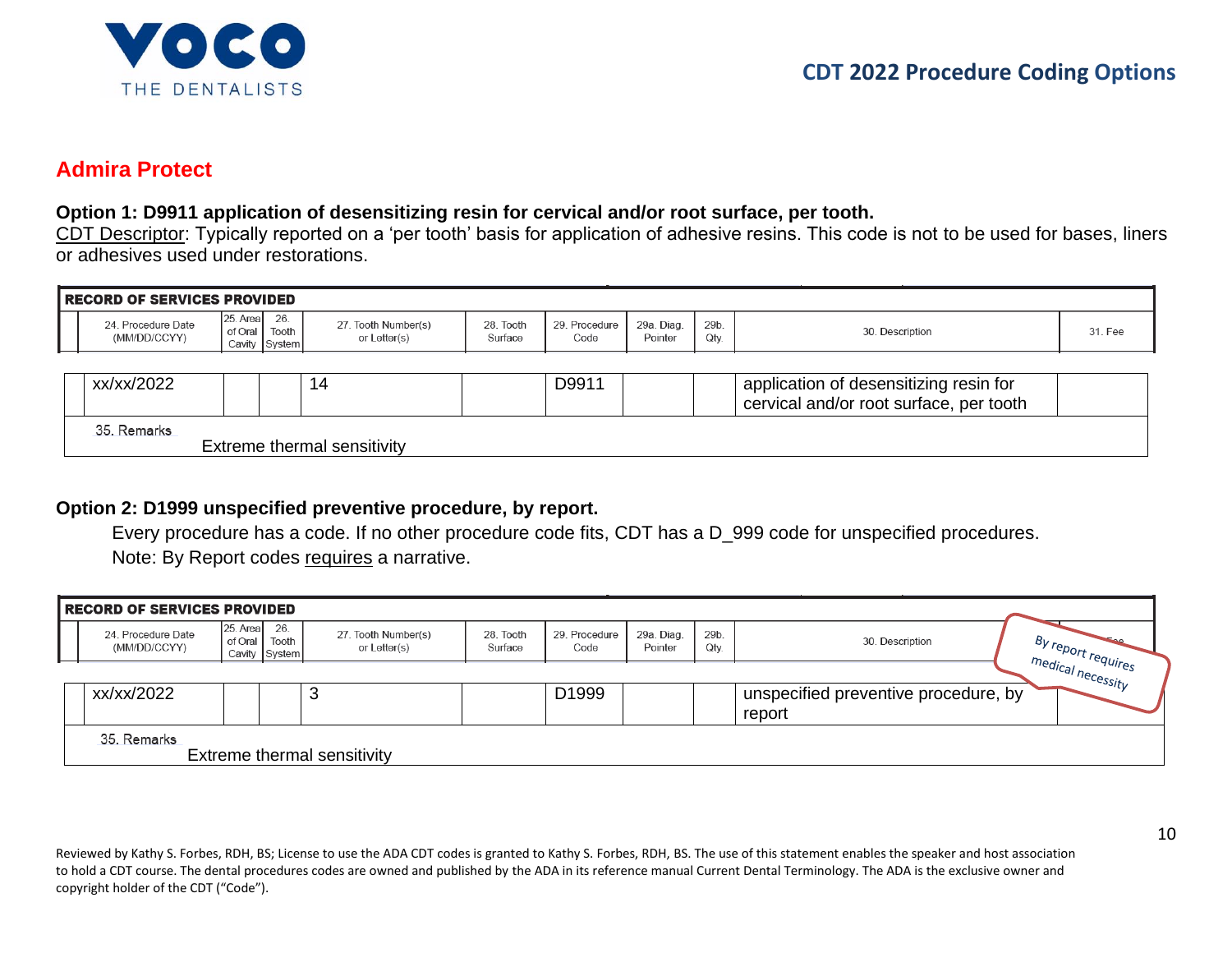

# **ART/ITR**

Atraumatic/alternative restorative technique (ART) has been endorsed by the World Health Organization as a means of restoring and preventing caries in populations with little access to traditional dental care. Interim therapeutic restorations (ITR) utilize similar techniques for the deciduous dentition. ART/ITR involves removal of caries using hand or slow speed rotary instruments with caution not to expose the pulp. Following preparation, the tooth is restored with an adhesive restorative material such as self-setting or resinmodified glass ionomer cement.

Three VOCO products are available for this treatment:

- **IonoStar Plus**
- **IonoStar Molar**
- **Ionolux**

Remember, procedure codes are not product specific. Remember that "by report" codes are always available if the following 2 procedure codes do not accurately describe the procedure. These two codes represent the most accurate at this point in time:

#### **D2940 protective restoration**

CDT Descriptor: Direct placement of a restorative material to protect tooth and/or tissue form. This procedure may be used to relieve pain, promote healing, or prevent further deterioration. Not to be used for endodontic access closure, or as a base or liner under a restoration.

#### **D2941 interim therapeutic restoration – primary dentition**

CDT Descriptor: Placement of an adhesive restorative material following caries debridement by hand or other method for the management of early childhood caries. Not considered a definitive restoration.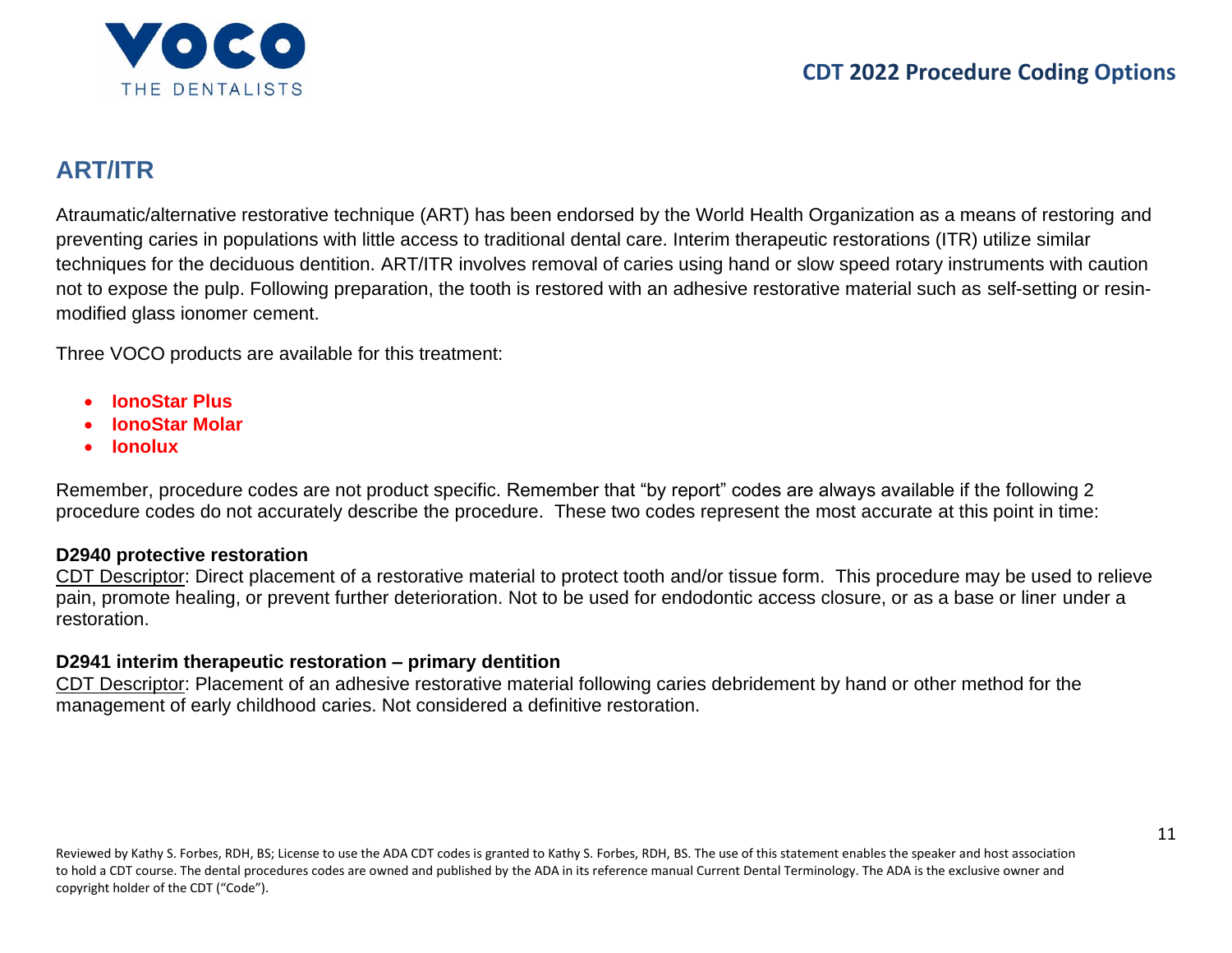# THE DENTALISTS

## **CDT 2022 Procedure Coding Options**

# **ICD-10-CM Diagnostic Codes**

There is no immediate and universal mandate to include an ICD-10 CM diagnostic codes on dental claims. A dental professional may report an appropriate ICD diagnostic code along with the correct CDT procedure codes for the service performed.

Smart dental practices are already including this information in preparation to using medical claims. Medical benefits may be available to the patient beyond the teeth for the underlying etiology/condition if systemic and the manifestation is in the maxillofacial area.

Though the ICD reporting is not currently required, it is hoped that there will be a benefit to the provider/patient over time by improving

the tracking of treatment and associated ICD by facilitating payment for services related to the oral - systemic connection and coverage for additional dental services for certain medical conditions.

Both the ADA Dental Claim Form and the HIPAA standard electronic dental claim transaction are able to report up to four diagnosis codes-See Form Box 34 & 34a.



The CDT 2022 Coding Companion manual contains a Section of Appendices which include "CDT Code to ICD (Diagnosis) Code Cro-Walk" to help practitioners determine the proper diagnostic medical code. This appendix contains over 700 entries identified by ADA as pertinent to most encounters and services provided to a patient.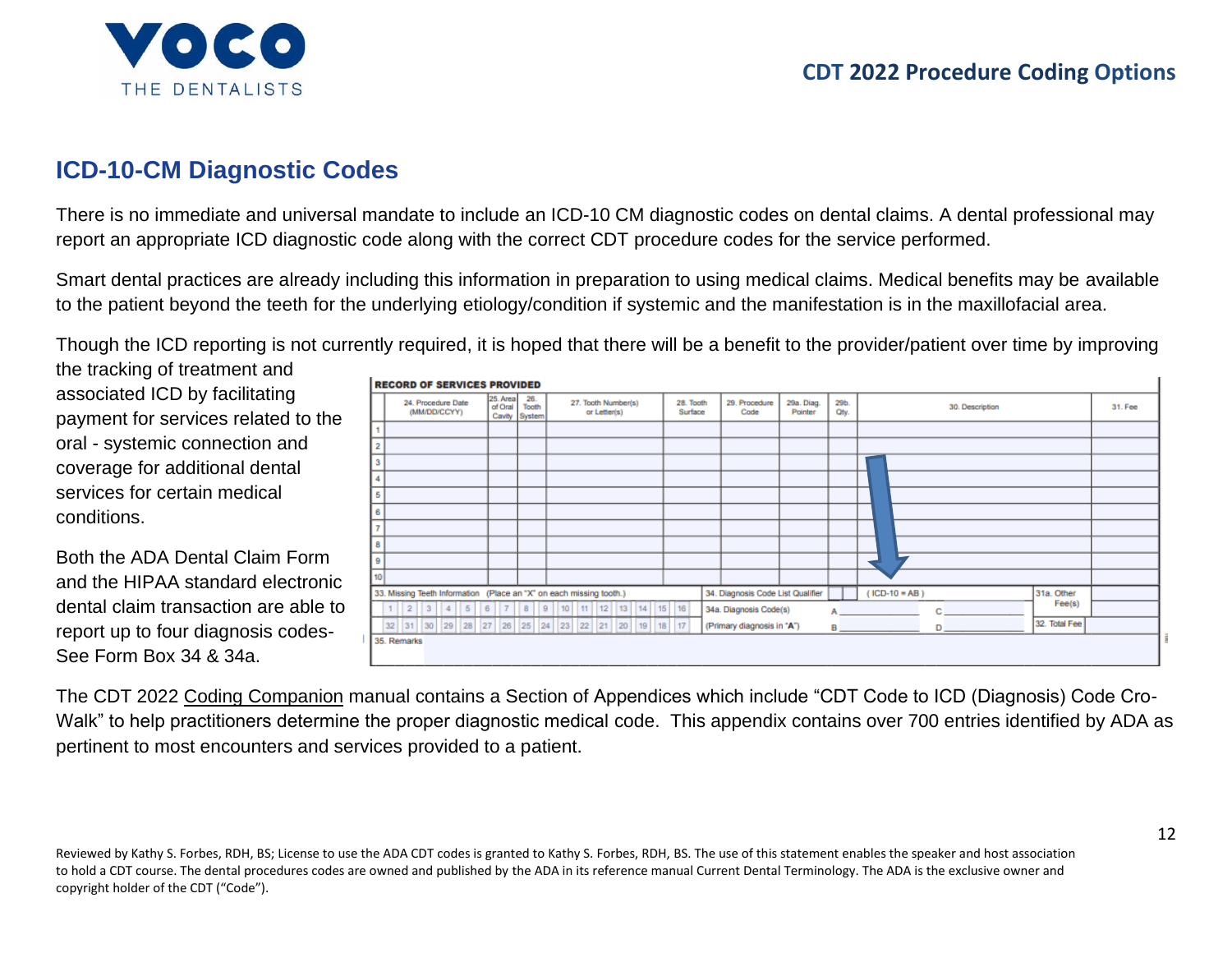

#### Sample Applicable Codes for Dental Caries Infections

- K02.3 Arrested dental caries (decay and cavities) (includes coronal and root caries)
- K02.51 Dental caries on pit and fissure surface limited to enamel
- K02.52 Dental caries on pit and fissure surface penetrating into dentin
- K02.53 Dental caries on pit and fissure surface penetrating into pulp
- K02.61 Dental caries on smooth surface limited to enamel
- K02.62 Dental caries on smooth surface penetrating into dentin
- K02.63 Dental caries on smooth surface penetrating into pulp
- K02.7 Dental root caries
- K02.9 Dental caries, unspecified

It is beyond the scope of this document to provide complete ICD codes. It is highly recommended that every office purchase a current copy of both the *CDT 2022* and the *CDT 2022 Coding Companion.*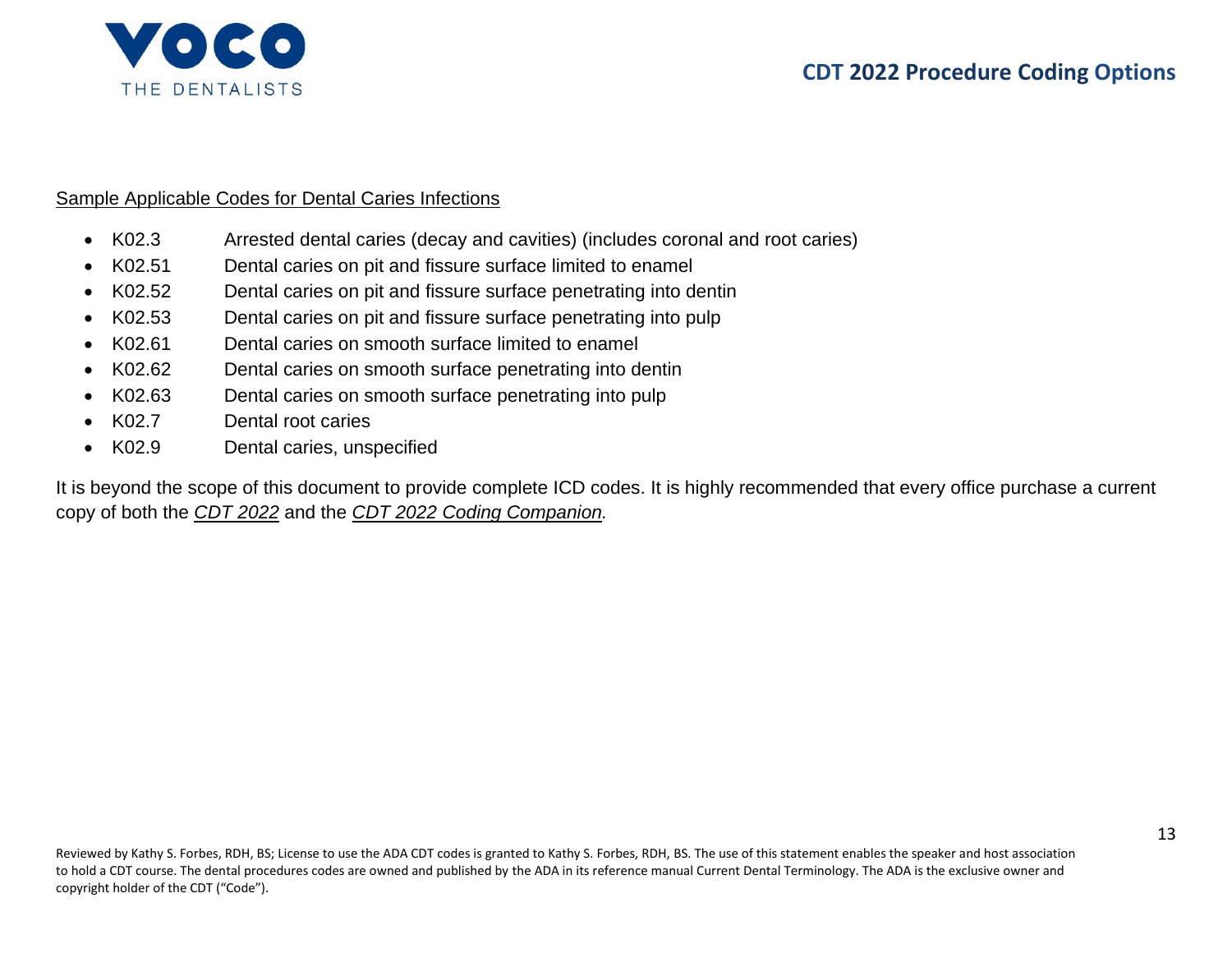

# **Additional Procedure Codes**

### **FREQUENTLY USED PREVENTIVE SERVICES**

#### **D1330 oral hygiene instructions**

CDT Descriptor: This may include instructions for homecare. Examples include tooth brushing technique, flossing, and use of special oral hygiene aids.

#### **D1206 topical application of fluoride varnish**

#### **D1208 topical application of fluoride – excluding varnish**

These two procedure codes would typically be used when a prescription strength fluoride product, designed solely for use in the dental office, is delivered to the dentition during an office visit.

#### **D5986 fluoride gel carrier**

CDT Descriptor: Synonymous terminology: fluoride applicator. A prosthesis, which covers the teeth in either dental arch and is used to apply topical fluoride in close proximity to tooth enamel and dentin for several minutes daily.

#### **D1351 sealant – per tooth**

CDT Descriptor: Mechanically and/or chemically prepared enamel surface sealed to prevent decay.

#### **D1353 sealant repair – per tooth**

#### **D1352 preventive resin restoration in a moderate to high caries risk patient – permanent tooth**

CDT Descriptor: Conservative restoration of an active cavitated lesion in a pit or fissure that does not extend into dentin; includes placement of a sealant in any radiating non-carious fissures or pits.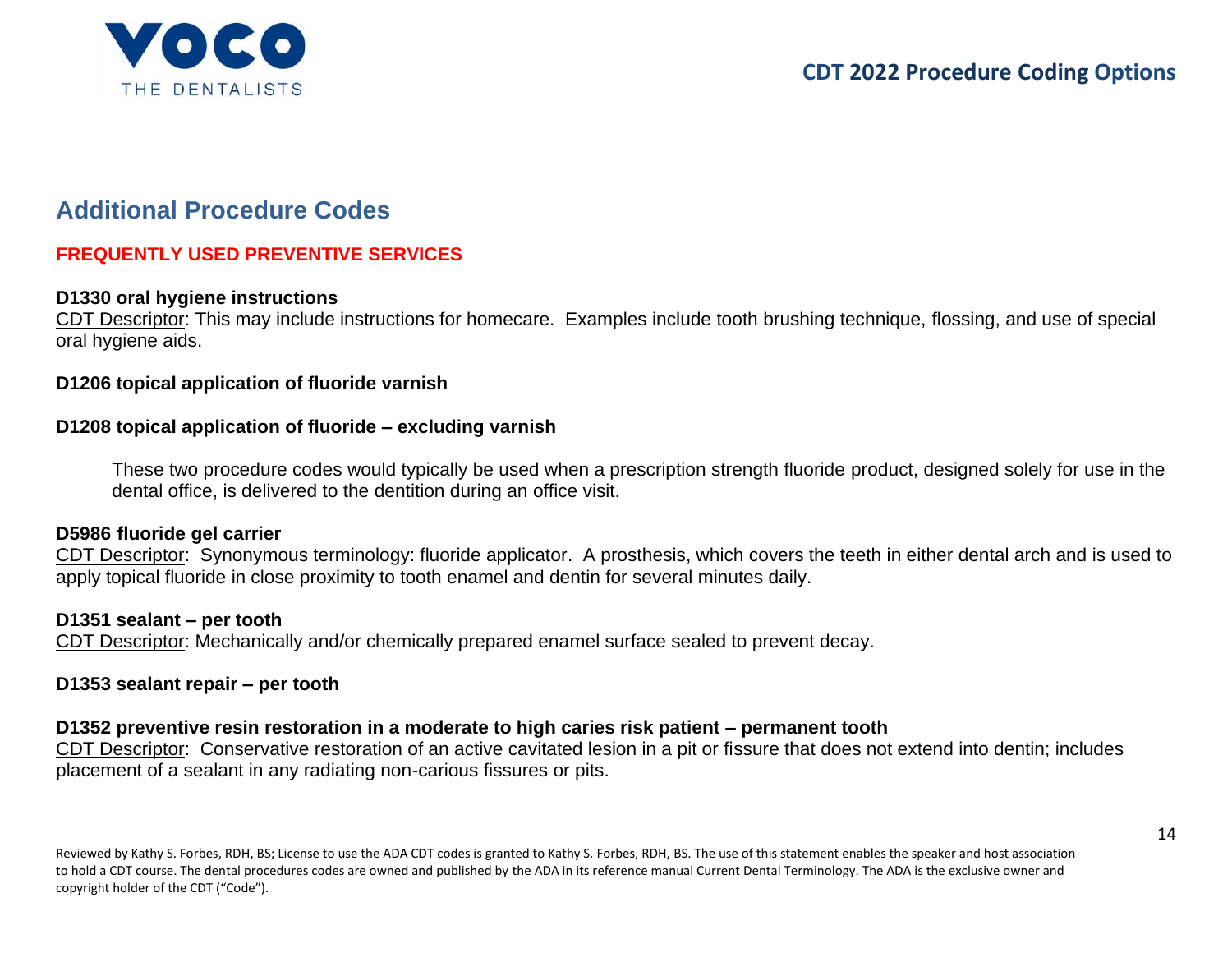

#### **D1354 interim caries arresting medicament application – per tooth**

CDT Descriptor: Conservative treatment of an active, non-symptomatic carious lesion by topical application of a caries arresting or inhibiting medicament and without mechanical removal of sound tooth structure.

This is typically used for, but not limited to, the application of silver diamine fluoride (SDF).

#### **D1355 caries preventive medicament application – per tooth**

CDT Descriptor: For primary prevention or remineralization. Medicaments applied do not include topical fluorides.

This typically can be used for silver diamine fluoride (SDF), silver nitrate (SN), thymol-CHX varnishes, topical povidone iodine (PVP-1) and other non-fluoride caries preventive medicaments.

#### **D1321 counseling for the control and prevention of adverse oral, behavioral, and systemic health effects associated with high-risk substance use**

CDT Descriptor: Counseling services maty include patient education about adverse oral, behavioral, and systemic effects associated with high-risk substance use and administration routes. This includes ingesting, injection, inhaling, and vaping. Substances used in a high-risk manner may include but are not limited to alcohol, opioids, nicotine, cannabis, methamphetamine and other pharmaceuticals or chemicals.

#### **D5995 periodontal medicament carrier with peripheral seal – laboratory processed – maxillary**

CDT Descriptor: A custom fabricated, laboratory processed carrier for the maxillary arch that covers the teeth and alveolar mucosa. Used as a vehicle to deliver prescribed medicaments for sustained contact with the gingiva, alveolar mucosa, and into the periodontal sulcus or pocket. [Typically, to be used for products such as PerioProtect® (1.7% hydrogen peroxide gel).]

#### **D5996 periodontal medicament carrier with peripheral seal – laboratory processed – mandibular**

CDT Descriptor: A custom fabricated, laboratory processed carrier for the mandibular arch that covers the teeth and alveolar mucosa. Used as a vehicle to deliver prescribed medicaments for sustained contact with the gingiva, alveolar mucosa, and into the periodontal sulcus or pocket. [Typically, to be used for products such as PerioProtect® (1.7% hydrogen peroxide gel).]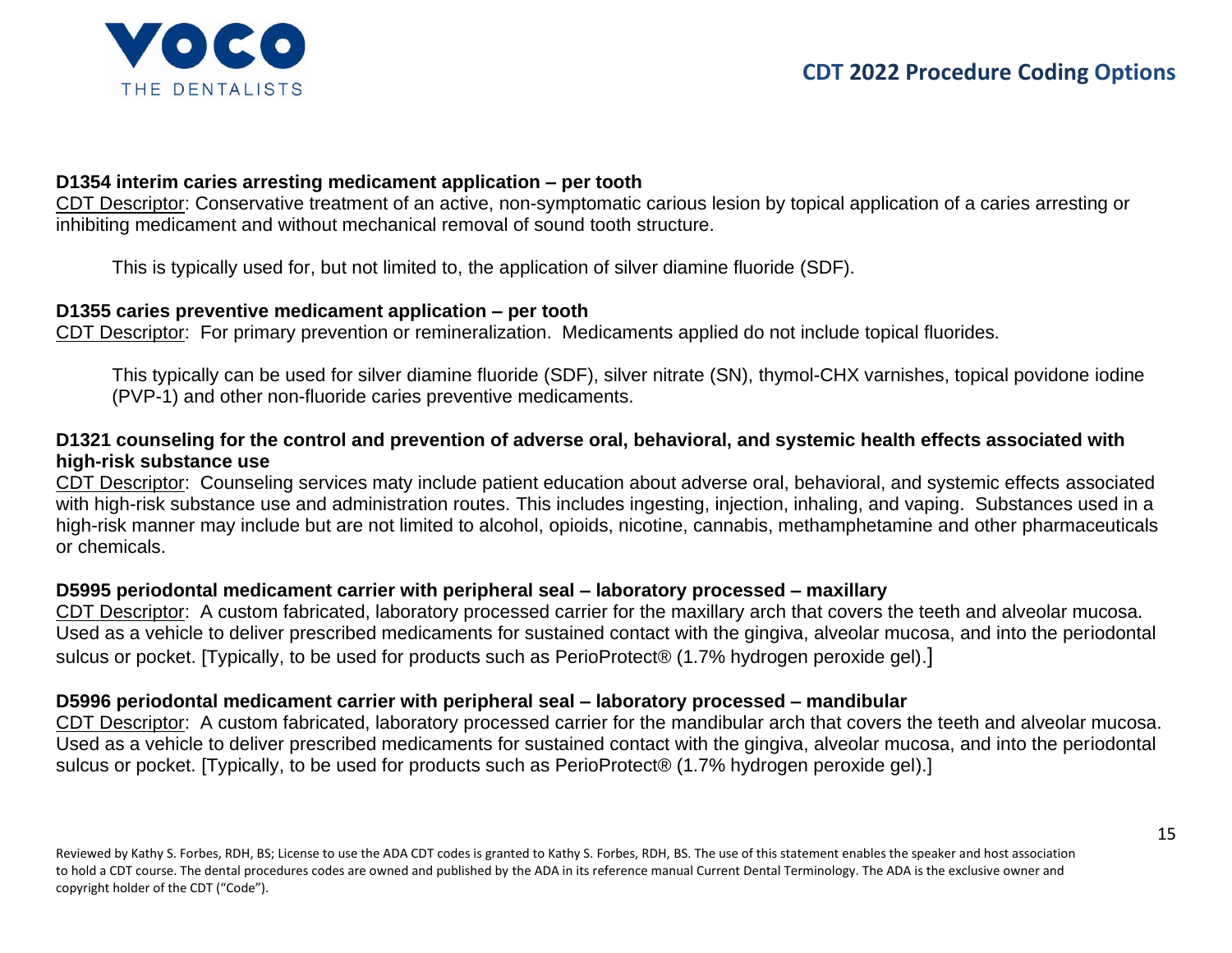

## **SOME OF THE NEW and AMENDED PROCEDURE CODES INCLUDED IN CDT 2022**

There have been 16 additions, 14 revisions, 6 deletions and 10 editorial changes to CDT 2022. Below are some of the more prominent ones for dental practices to be aware of:

#### **NEW: D9912 pre-visit patient screening**

CDT Descriptor: Capture and documentation of a patient's health status prior to or on the scheduled date of service to evaluate risk of infectious disease transmission if the patient is to be treated within the dental practice.

This was approved as an administrative code, not a treatment code. Providing this service is currently the standard protocol based on CDC guidelines for healthcare facilities. By documenting this procedure with a procedure code, the practice will have the metrics to assure it has followed the current guidelines.

#### **AMENDED: D0120 periodic oral evaluation – established patient**

CDT Descriptor: An evaluation performed on a patient of record to determine any changes in the patient's dental and medical health status since a previous comprehensive or periodic evaluation. This includes an oral cancer evaluation, periodontal screening where indicated, and may require interpretation acquired through additional diagnostic procedures. **The findings are discussed with the patient.** Report additional diagnostic procedures separately.

When this was presented to the CMC, the discussion centered around practitioners who are NOT discussing the findings (or lack of findings) with patients.

#### **NEW: D9947 custom sleep apnea appliance fabrication and placement**

**NEW: D9948 adjustment of custom sleep apnea appliance**

**NEW: D9949 repair of custom sleep apnea appliance**